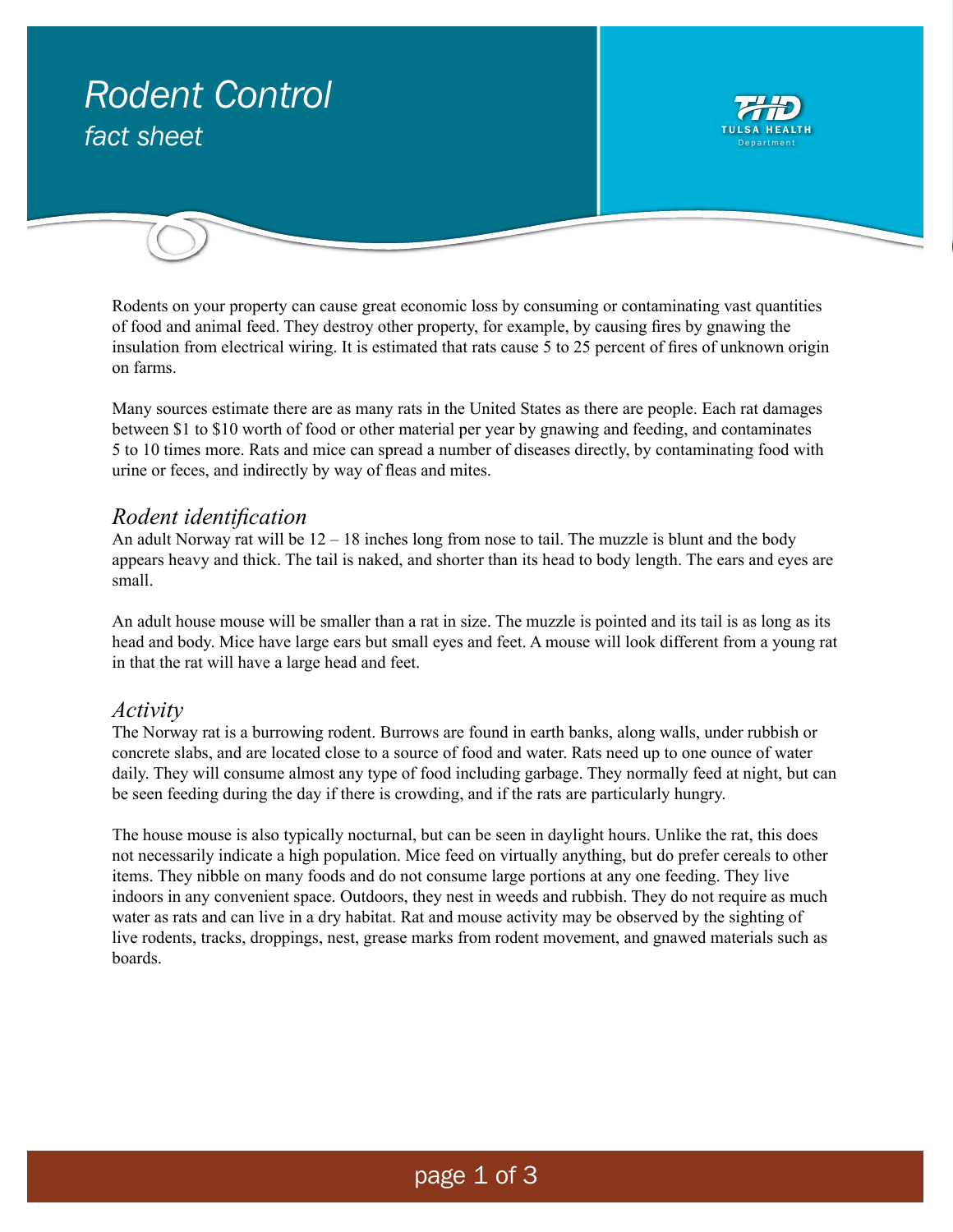## *Control — exclusion and sanitation*

Control techniques rely on the habits of rats and mice. Rodent proofing structures, trapping, and poisoning are the most common methods to eliminate these pests. Fumigants are occasionally used for rodent control, but they are not recommended for homeowner use. Several types of electromagnetic and ultrasonic devices have been marketed for rodent control, but there is little evidence that these devices will drive established rats and mice from a building.

Humans supply the three basic needs of rats and mice; food, shelter, and water. Eliminating outdoor water sources can be the first step in controlling rodent populations. Leaking pipes and dripping air conditioners should be fixed. Fill in areas where water collects and stands. Place garbage and refuse in containers with a tight seal. A good refuse container is rust-resistant, watertight, easy to clean, rat and damage resistant, and made with a recessed bottom. Store grain, seed, dog food, etc., In a rodent proof container. Remove lumber, rocks, or debris and keep weeds and other vegetation near buildings closely cut. Close openings around pipes, doors, windows and other places of possible entry with sheet metal, hardware cloth, or steel wool. Drain holes in dumpsters should be fitted with a removable hardware-cloth screen, or plugged after each cleaning.

Permanent removal of potential food sources and hiding places will greatly help in eliminating existing rat and mice populations.

## *Trapping*

Around the home, traps may be used where poisons might be hazardous, where rodents are bait-shy, or where odor control from dead animals would be objectionable. Traps allow for recovery of dead rodents. Snap traps, multiple catch traps, and glue boards are the most common traps used. You should have at least 2 traps for every rodent you might have. Make sure the trap you select is designed for the rodent you are trying to control. Bait for traps include peanut butter, nut, bacon, and gumdrops. The bait must be mounted securely to the trigger. It may be necessary to adjust the trap trigger to ensure release when touched by the rodent. Place the trigger portion of the trap across the probable path of the rat or mouse.

Glue boards do not need bait, but are more effective if two are placed end to end along rodent runways. Please note that glue boards don't work well in dusty areas.

Bait shyness can be a problem. Try placing a trap in the runway without setting the trigger for several days. The rodents will become used to its presence and trapping will be easier. Check baits often and replace them when they become stale. Replace glue boards when they are no longer sticky. Move the traps to another location in a week or so if rodents are not being caught. Once a rodent is caught, dispose of it in a paper bag. Do not touch it with your bare hands. Rodents caught in live traps can be drowned and then disposed of. It is advisable to place all traps and glue boards out of the reach of children and pets. Be aware that fleas carried on the rodent will leave the dead animal and seek a new host.